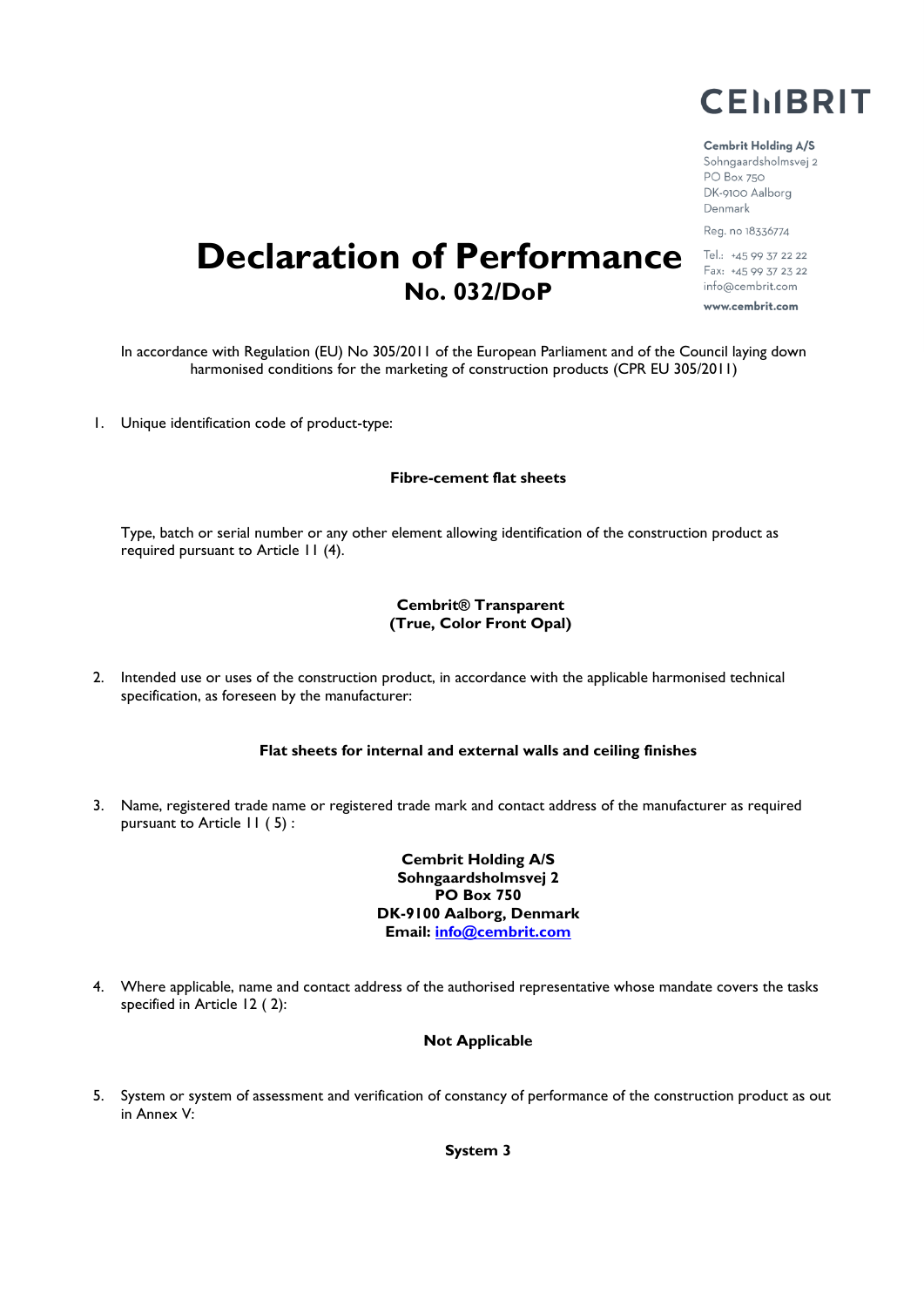

6a. Name and identification number of the notified body (in case of the declaration of performance concerning a construction product covered by a harmonised standard):

# **MA39-Prüf-, Überwachungs-, und Zertifizierungsstelle VFA-Labors für Bautecnik, Rinnbrückstrasse 15 1110 Wien, Austria Notified body No. 1139**

 Performed initial type- and acceptance testing according EN12467. Test Report MA 39-VFA 2001-1150.01, March 5, 2002.

# **IBS-Institut für Brandschutztechnik und Sicherheitsforschung Petzoldstrasse 45 4017 Linz, Austria Notified Body no. 1322**

Performed reaction to fire testing and classification according EN 13501-1. Test report No. 0704606BE, March 20, 2008.

6b. Name and identification number of the Technical Assessment Body (in case of the declaration of performance concerning a construction product for which a European Technical Assessment has been issued):

## **Not applicable**

#### 7. Declared performance

| <b>Essential characteristics</b>                            | Performance                                           | Harmonised technical<br>specification                                                  |
|-------------------------------------------------------------|-------------------------------------------------------|----------------------------------------------------------------------------------------|
| Type of sheets                                              | NT                                                    |                                                                                        |
| Intended use category                                       | A                                                     |                                                                                        |
| Class of strength                                           | 4                                                     | EN 12467:2012<br>Fibre-cement flat sheets<br>Product specification and test<br>methods |
| Mechanical resistance<br>Bending strength ambient condition | Min.18 MPa                                            |                                                                                        |
| Apparent density                                            | ≥ 1,55 g/cm <sup>3</sup>                              |                                                                                        |
| Reaction to fire                                            | $A2 - s1$ , d0                                        |                                                                                        |
| Water impermeability                                        | Pass                                                  |                                                                                        |
| Dimensional variations                                      | Trimmed sheets: Level 1<br>Untrimmed sheets: Level II |                                                                                        |
| Release of dangerous substances                             | <b>NPD</b>                                            |                                                                                        |
| Durability against warm water                               | $R_1 \ge 0.75$                                        |                                                                                        |
| Durability against soak/dry                                 | $R_1 \ge 0.75$                                        |                                                                                        |
| Durability against freeze-thaw                              | $R_1 \ge 0.75$                                        |                                                                                        |
| Durability against heat - rain                              | Pass                                                  |                                                                                        |